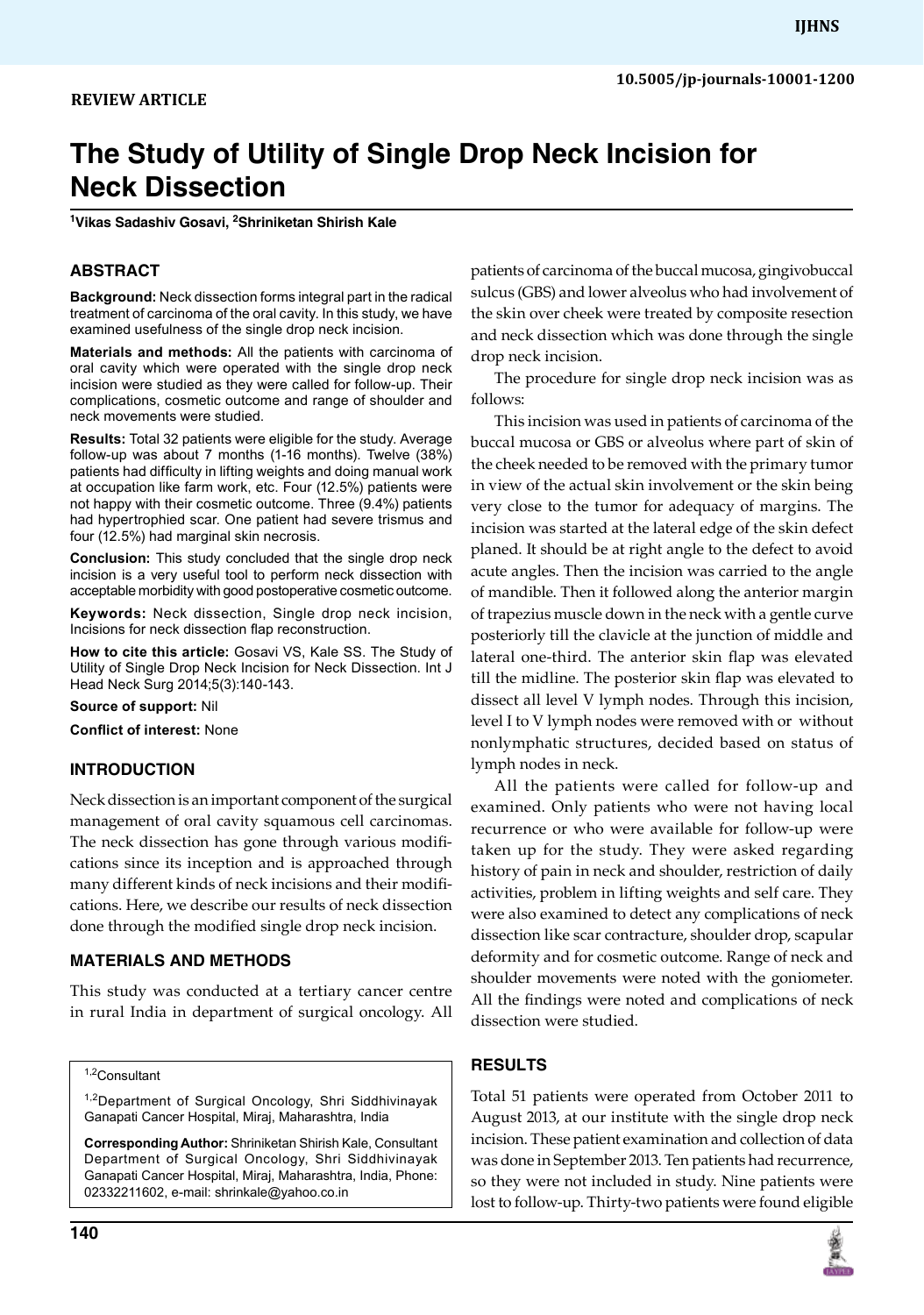for the study and were included in the study. Thirty-one were males and only one was female. Age range was 26 to 82 years (mean age 61 years). These were the cases of carcinoma of oral cavity involving skin of cheek where skin excision was necessary for the clearance of the tumor. Average follow-up was 7 months with range from 1 to 16 months. Three patients had not undergone radiotherapy, out of which two were operated one month back which were about to start their radiotherapy. One patient was defaulted for radiotherapy. Rest of the patients being locally advanced oral malignancies have undergone radiotherapy. Eight (25%) patients had pain in the neck and the shoulder region on and off particularly while performing activities, like lefting weights and at extremes of shoulder movements. Average pain score was 4.8 on visual analog scale (VAS) of 0 to 10. All patients were able to perform their routine activities. Twelve (38%) patients told that they have difficulty in lifting weights and doing manual work at occupation like farm work, etc. Four (12.5%) patients did not have satisfactory cosmetic outcome. Three patients had hypertrophied scar and one had severe trismus. Out of patients with hypertrophied scar two were reoperated for flap necrosis—one was a deltopectoral flap and the other was free fibula osteocutaneous flap. Marginal necrosis of neck flap was found in four (12.5%) patients. Complications are summarized in Table 1.

For analysis, patients were divided into the early postoperative group (≤6 months) and the late postoperative group (>6 months). Average neck and shoulder range of movements are given in Tables 2 and 3. There was significant improvement in shoulder movements in the late postoperative group as compared to early postoperative group. Lateral flexion of neck did not improved over time but the flexion and extension of the neck was better in the late postoperative group.

#### **Discussion**

Neck dissection forms the most integral part of treatment of oral cavity malignancies. When the chances of neck nodal metastasis in an oral cavity squamous cell carcinoma are increased more than 20%, the neck needs to be addressed. Management of the neck can be in the form of surgical neck dissection or radiotherapy.1

Neck dissection evolved from radical neck dissection in early 20th century, to present day selective neck dissection. The radical neck dissection involves removal of level I through V neck nodes with nonlymphatic structures like sternocleidomastoid muscle, spinal accessory nerve and internal jugular vein. When one or all of these structures are preserved, then it is called modified neck dissection.

Reconstruction flap necrosis

Parotid fistula 1

| <b>Table 2: Neck movements</b> |  |                                      |                               |             |             |
|--------------------------------|--|--------------------------------------|-------------------------------|-------------|-------------|
|                                |  | <i><b>Ipsilateral</b></i><br>flexion | Contra-<br>lateral<br>flexion | Flexion     | Extension   |
| $<$ 6 months 19 48 (10)        |  |                                      | 43 (12)                       | 38 (17)     | 50(8)       |
| $>6$ months 13 49 (13)         |  |                                      | 48 (16)                       | 49 (4)      | 58(4)       |
|                                |  | $p = 0.807$                          | $p = 0.320$                   | $p = 0.030$ | $p = 0.002$ |

#### **Table 3:** Shoulder movements

|              |    | Flexion     | Abduction   |
|--------------|----|-------------|-------------|
| $<$ 6 months | 19 | 104(21)     | 100 (15)    |
| >6 months    | 13 | 120(13)     | 153 (20)    |
|              |    | $p = 0.021$ | $p = 0.000$ |

*International Journal of Head and Neck Surgery, September-December 2014;5(3):140-143* **141**

Many types of incisions have been described for the neck dissection since its inception. Commonly used incisions are modified: Crile's incision, Schobinger incision, McFee incision, Hockey stick incision, etc. Here, we have described a single drop neck incision which is a modification of incision taken for cervicodeltopectoral (CDP) flap. $4,5$ 

Different authors have described and studied different types of incisions for neck dissection. Crile in early 20th century described neck block dissection for oral cavity malignancies. Modified Crile's incision is still one of the most popular neck dissection incision.<sup>2</sup> But the problem with Crile's incision is a tri-pointer in neck and with excision of cheek skin, the flap becomes narrow fearing the flap necrosis. Baoguo Liu et al studied unilateral hockey stick incision for neck dissection. They have found it was a very versatile and useful incision with good exposure.<sup>6</sup> Similarly, William MacFee used two transverse neck incisions for the neck dissection. According to author, it was anatomically sounder to take transverse incision in neck which gives cosmetically better scar.<sup>7</sup> Today, MacFee incision is particularly used in postradiotherapy cases, where it reduces chances of skin flap necrosis. It has a bridge of skin at level III nodal station which needs to be retracted up and down to have the exposure. This makes surgery a little difficult and, due to hard retraction sometimes, the vascularity of the skin bridge may become a problem. Modified Conley's

**Table 1:** Morbidity *Problem No. of patients*

Scar hypertrophy 3

Marginal necrosis of skin 4 (12.5%) Poor cosmesis 4 (12.5%)

Difficulty in lifting weights 12 (38%) Pain in shoulder and neck 8 (25%)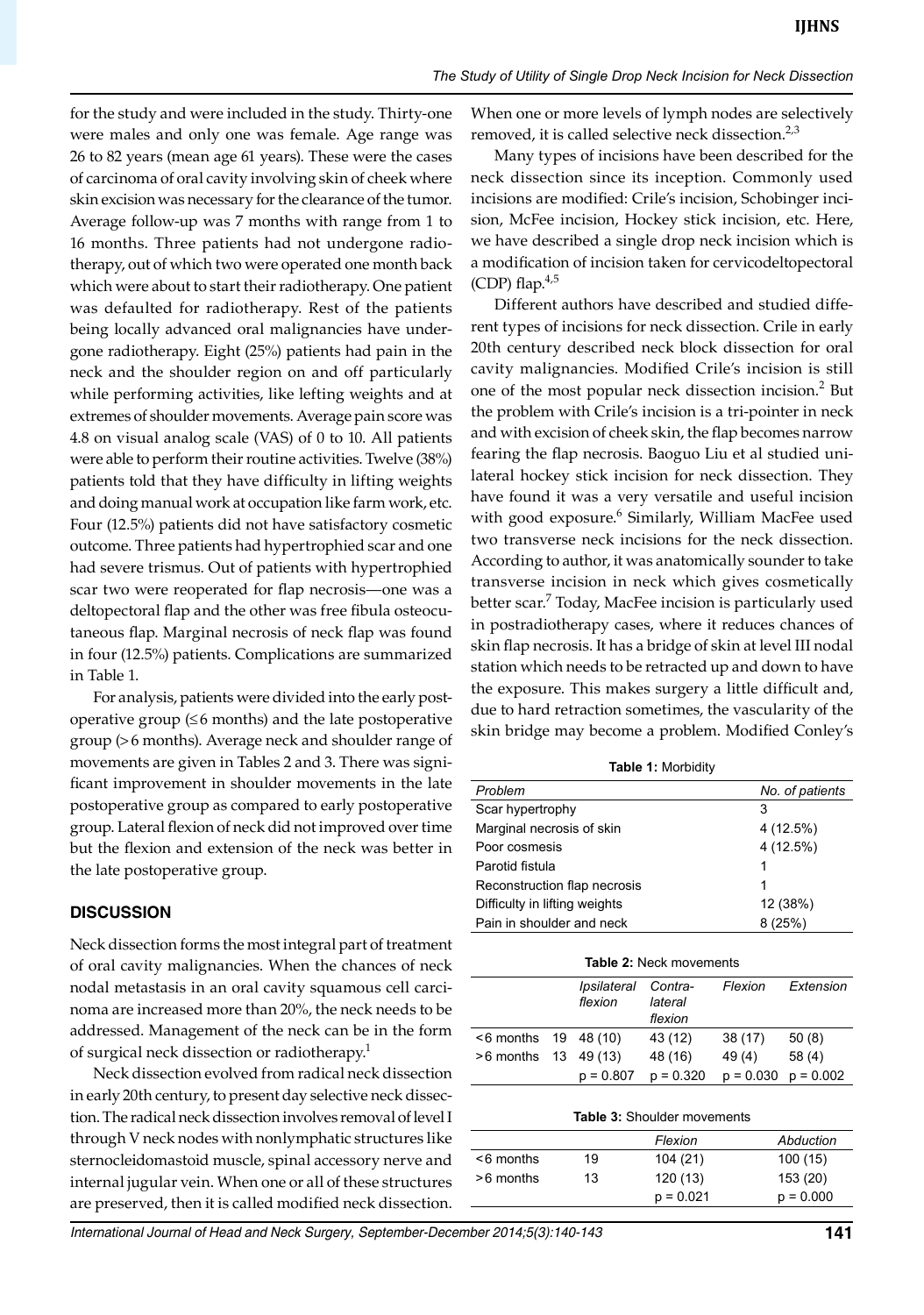incision was studied and compared with other incisions by Lasaridins N et al $^8$  in a small series of 23 patients and it was found to be very useful in post-radiotherapy (RT) setting. In a study from Royal Masden Hospital, the triradiate and the McFee incisions were compared with the apron flap incision in which they have found no difference in complications between the three, but the wound dehiscence was more with the triradiate incision in post RT cases. So, they recommended the apron flap incision in post RT cases as access wise it is better than McFee incision.<sup>9</sup>

Cervicodeltopectoral flap is one of the useful flaps for covering cheek defects after oral cavity resection which was described by Backer for first time.<sup>5</sup> We have modified it and restricted its extent up to the clavicle. It forms a large anterior flap which has a very rich blood supply and only a small posterior flap. We have also avoided acute angles and tri-pointer with this flap. This reduces chances of flap necrosis. We had only four cases with marginal skin necrosis which were managed conservatively. To avoid it further, we have cut the platysma with knife and not with cautery and we have also tried to avoid shearing between the skin and the platysma for better result.

Anterior neck flap has some pliability, so it can be rotated upward to cover-up small skin defects on cheek. For mucosal lining, the pectoralis major myocutaneous (PMMC) flap was used in most of the patients ( $n = 18$ ). The other flaps used were deltopectoral  $(n = 2)$ , CDP flap  $(n = 2)$  and free flaps  $(n = 2)$ . In eight patients, primary closure of neck skin was done as the defect was small. The single drop incision can be effectively used with these flaps as shown in Figure 1, where bipaddled PMMC flap is used for primary reconstruction.

It is said that the incisions which are perpendicular to the scar lines of body tend to form hypertrophied scar and bad cosmesis. $10$  However, in our study, only

two patients had contracture. They were mainly due to complication like flap necrosis, re-surgery and delayed healing. Eighteen (85%) patients in our study had satisfactory cosmetic outcome. As there is no scar in front of neck, this incision gives very good cosmetic outcome as seen in figure 2 which shows cosmetic result at 1 year follow-up with postoperative radiotherapy.

In our study, it was seen that as time elapsed from the surgery, all the shoulder movements improved significantly. But, neck movements were only marginally improved. Ranges of movement in early and late postoperative period are summarized in Table 3. In all the cases, the spinal accessory nerve was preserved. But, it generally goes into paresis postoperatively, which gradually recovers and this gives better function in late postoperative period. It was seen that shoulder and neck pain was seen more in the patients who had not done their physiotherapy well and they had comparatively poor range of neck and shoulder movements. Similar improvement in shoulder function was observed in a study done by Lavericks who compared the neck dissection unilateral *vs* bilateral with patients treated without the neck dissection.<sup>11</sup>

Twelve patients reported that they had difficulty in lifting weights, five of whom had pain in shoulder or neck. This may be due to nonfunctioning spinal accessory nerve, lack of physiotherapy and some amount of shoulder joint capsulitis. In all of these patients, PMMC flap was used which lead again to weakness of shoulder. Similar study was done by Wilgen et al and they observed that, in 28% patients, there was significant decrease in sensations and disabilities after supraomohyoid neck dissection.<sup>12</sup> Giordanoc L et al studied neck morbidity after neck dissection who reported significant decrease in range of movements of the neck and pain in the neck and the shoulder along with sensory loss. This was attributed to level IIB dissection leading to damage to



**Fig. 1:** With bipaddled PMMC **Fig. 2:** Long-term follow-up